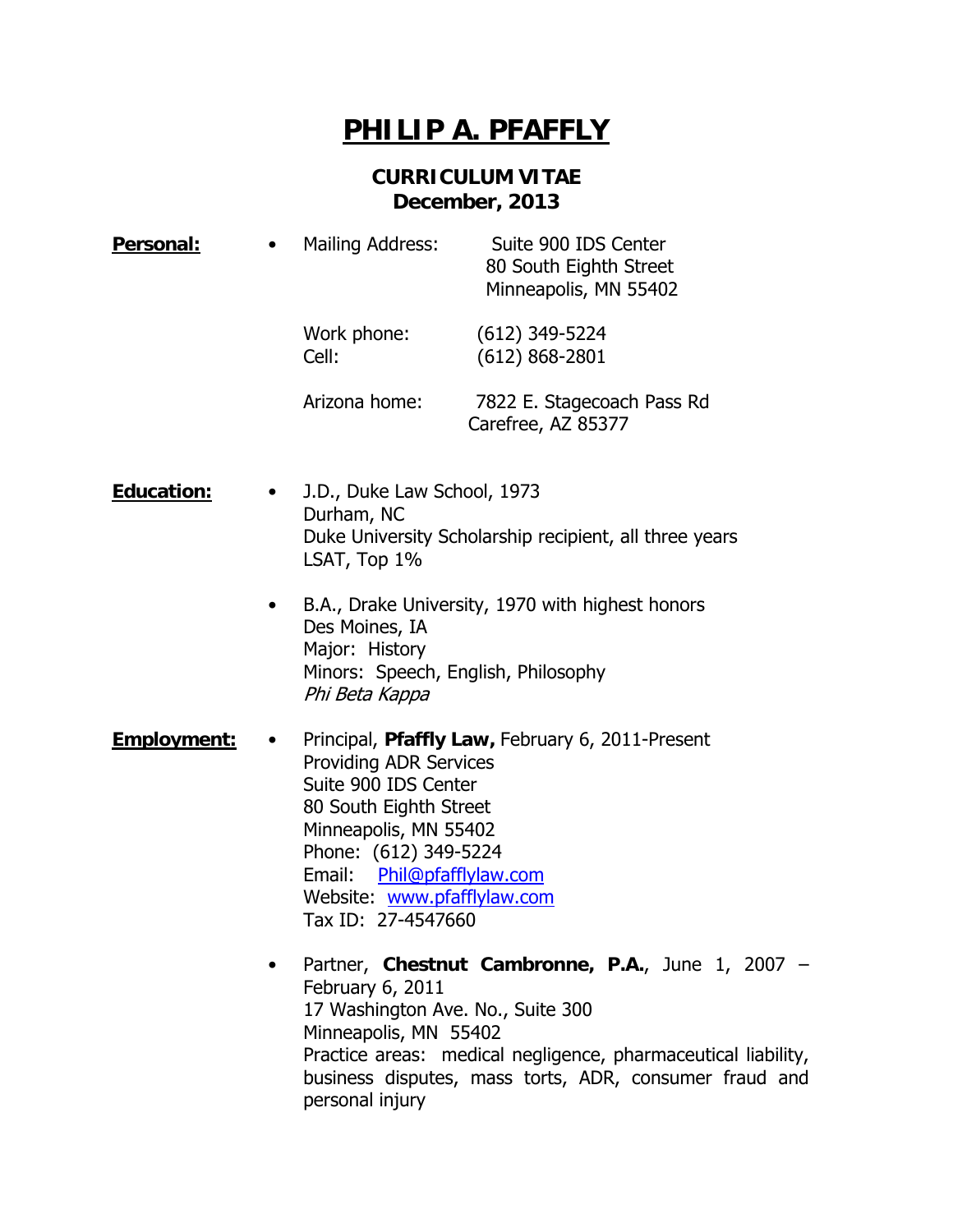- Partner, **Rider Bennett, LLP**, 2001 May 31, 2007 (firm dissolution) 33 South Sixth Street, Suite 4900 Minneapolis, MN 55402
- Partner, **Robins, Kaplan, Miller, Ciresi, LLP**, 1993 2000 2800 LaSalle Avenue 800 LaSalle Avenue Minneapolis, MN 55402-2015 Member, Mass Tort Department
- Shareholder, **Moss & Barnett, P.A.**, 1977-1993 Minneapolis, MN Litigation Manager, 1986 - 1991 Board of Directors, 1988 - 1993 Practice primarily insurance and business defense and plaintiffs' personal injury
- Associate, **Maun & Simon**, 1973 1977 St. Paul, MN

**Trial Experience:**

- Civil trial work since 1973; ADR work since 1993.
- Over fifty first chair jury trials in state and federal courts
- Primary emphasis has been mediations and arbitrations, medical negligence, business disputes, mass torts, products liability, personal injury and consumer fraud, for both plaintiffs and defendants.
- Noteworthy cases or projects:

\*Mirapex mass tort litigation, 2006 - 2009

\*Fenfluramine (diet drug) mass tort litigation, 1998 – 2000

\*Gammagard® litigation (Named by court to plaintiffs' steering committee, elected to trial team for MDL, chair of discovery committee)

\*L-tryptophan litigation, 1989 – 1992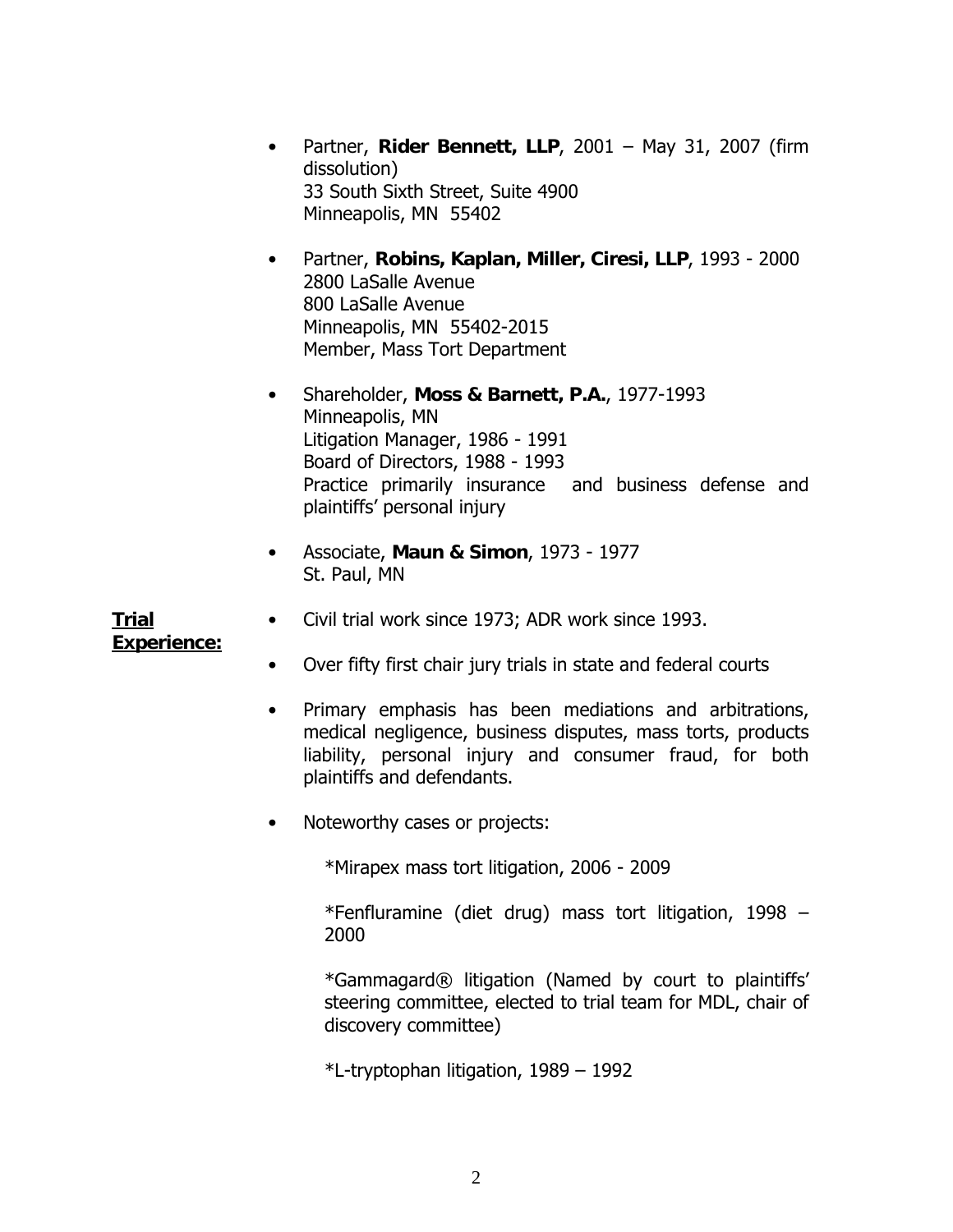\*Pantopaque litigation, 1986 – 1988

\*Erickson v. Abbott-Northwestern Hospital, 1992; lead trial counsel in (then) largest compensatory verdict in Minnesota history (\$7.2 million)

\*Automobile freight overcharge national class action, 1994 – 2000 vs. Toyota

\*Consumer fraud case v. AT&T Broadband in California Superior Court, 2002 – 2005

- Primary work prior to 1993 was insurance defense, after that plaintiffs' personal injury
- Lecturer, Distinguished Alumni Series, Duke University Law School, 2001
- Lecturer at various CLE's, including Nottingham University LLM Program; Insurance Law Institutes in 1989 and 1990; Medical Malpractice in 1994; Minnesota Trial Lawyers, 1993; and various MILE seminars on "Experts," "Damages," "Mass Torts" and annually on "Drugs and Medical Devices" through 2003; Chair, Minnesota Association of Justice ADR Seminar, 2012
- Certified as mediator and arbitrator for ADR proceedings (since 1994).
- Mock jury trial presentation at St. Paul Children's Hospital, 1996; and ABOTA "Masters in Trial Program," 2001

**ADR Experience**

- Active as a mediator and arbitrator since 1994
- Successfully resolved food-borne illness claims, medical negligence, birth trauma, automobile and commercial disputes, many in excess of \$10 Million
- Successfully resolved more than one thousand cases or claims involving food-borne illnesses acquired from hamburger, lettuce, spinach, cookie dough, peanut butter or other food. Also resolved related disputes between retailers, distributors, suppliers, and their respective insurers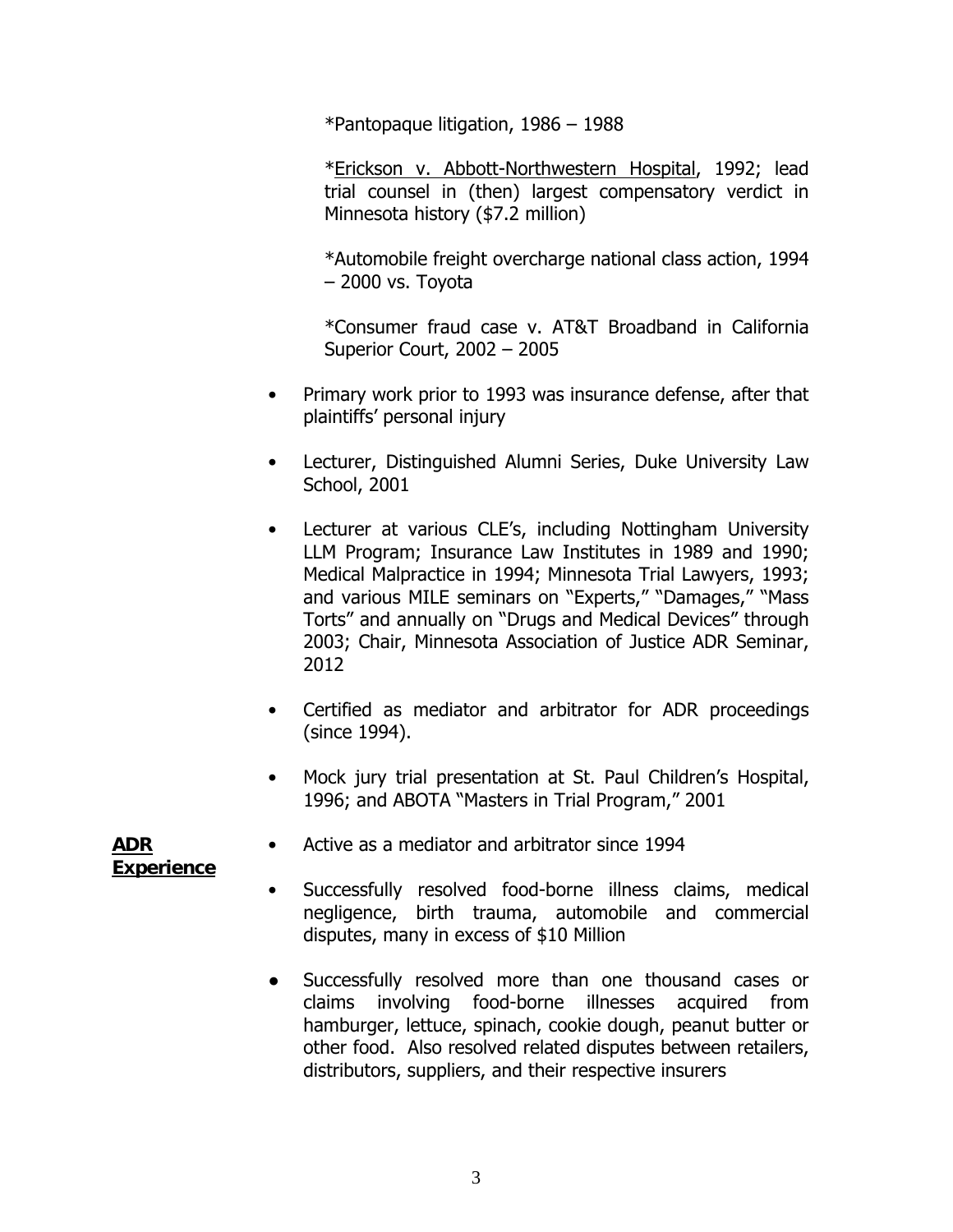●Court appointed Special Master, Cleveland County, NC County Fair petting zoo E-coli cases, December 2013

●Party appointed claims administrator, Las Vegas restaurant salmonella outbreak (335 claimants), November 2013

- **Professional Honors:** • Minnesota State Chair & Fellow, American College of Trial Lawyers; Chair of National Committee on Admission to Fellowship, 2005-2006
	- Member, American Board of Trial Advocates; Elected to National Board of Directors 2007, 2010
	- Minnesota Million Dollar Roundtable, 1993
	- Recognized in Consumer Guidebook to Law and Leading Attorneys as among top 5% in personal injury work, 1994, 1995 and 1996
	- Elected to Who's Who in Executives and Professionals, 1997
	- Named as a Minnesota "Super Lawyer" by Minnesota Law and Politics Magazine, 1996 - Present
	- Named to "Top 100" Super Lawyers in MN, 2001, 2002, and 2003; "Top 40" personal injury Super Lawyers in 2002, 2003 and 2009; "Top 40" in ADR in 2008, 2010

## **Organizations:** • Minnesota Association of Justice (formerly Minnesota Trial Lawyers' Association) Board of Governors, 2003-2008

- Hennepin County Bar Association
- Minnesota State Bar Association
- Arizona Bar Association
- Twin Cities Diversity in Action (Board of Directors), 2006 2007
- Southern Minnesota Regional Legal Services (Urban Leadership Committee), 2005 – 2013